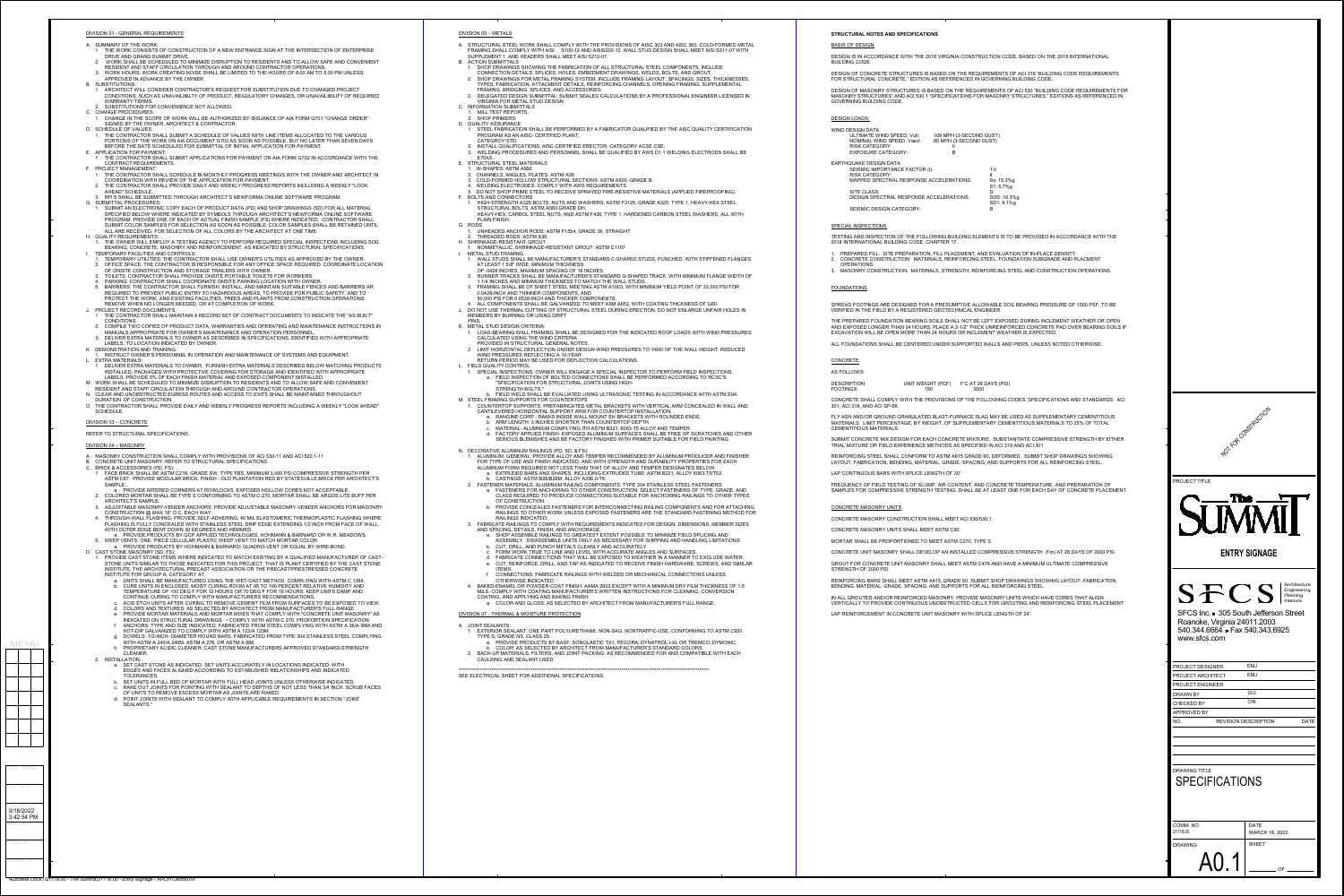

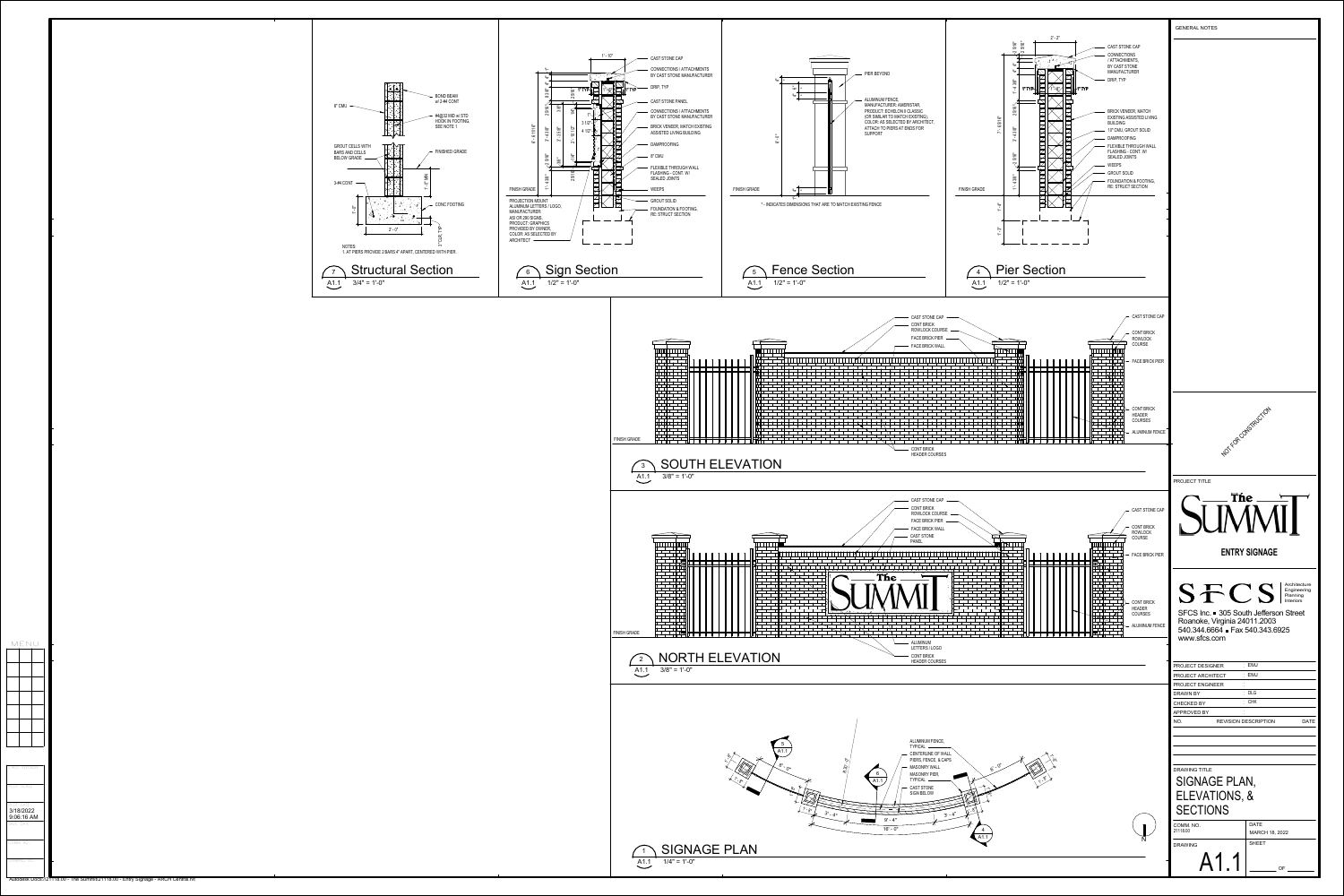

DRAWING NO.

COMM NO.

CADD VERSION

PLOT SCALE

MENU

SAVE DATE

PLOT DATE3/18/2022

4:13:01 PM

Autodesk Docs://21118.00 - The Summit/21118.00 - Entry Signage - ARCH Central.rvt

SECTION 260519 - LOW-VOLTAGE ELECTRICAL POWER CONDUCTORS AND CABLES

- PART 1 GENERAL
- 1.4 ACTION SUBMITTALS
- A. Product Data: For each type of product.

PART 2 - PRODUCTS

- 2.1 COPPER BUILDING WIRE
- A. Description: Flexible, insulated and uninsulated, drawn copper current-carrying conductor with an overall insulation layer or jacket, or both, rated 600 V or less.
- B. Standards:
	- 1. Listed and labeled as defined in NFPA 70, by a qualified testing agency, and marked for intended location and use.
	- 2. RoHS compliant. 3. Conductor and Cable Marking: Comply with wire and cable marking according to UL's "Wire and Cable Marking and Application Guide."
- C. Conductors: Copper, complying with ASTM B3 for bare annealed copper and with ASTM B8 for stranded conductors.
- D. Conductor Insulation:
	- 1. Type SE: Comply with UL 854.
	- 2. Type THWN-2: Comply with UL 83.
- 3. Type THW-2: Comply with NEMA WC-70/ICEA S-95-658 and UL 83.
- 2.5 CONNECTORS AND SPLICES
- A. Description: Factory-fabricated connectors, splices, and lugs of size, ampacity rating, material, type, and class for application and service indicated; listed and labeled as defined in NFPA 70, by a qualified testing agency, and marked for intended location and use.
- B. Jacketed Cable Connectors: For steel and aluminum jacketed cables, zinc die-cast with set screws, designed to connect conductors specified in this Section.
- PART 3 EXECUTION
- 3.1 CONDUCTOR MATERIAL APPLICATIONS
- B. Branch Circuits:
	- 1. Copper. Solid for No. 12 AWG and smaller; stranded for No. 10 AWG and larger.
- 3.2 CONDUCTOR INSULATION AND MULTICONDUCTOR CABLE APPLICATIONS AND WIRING METHODS
- D. Branch Circuits Concealed in Ceilings, Walls, and Partitions: Metal-clad cable, Type MC and Nonmetallic-sheathed cable, Type NM, (resident apartments only).
- E. Branch Circuits Concealed in Concrete, below Slabs-on-Grade, and Underground: Type THHN/THWN-2, single conductors in raceway.
- 3.3 INSTALLATION, GENERAL
- A. Conceal cables in finished walls, ceilings, and floors unless otherwise indicated.
- B. Complete raceway installation between conductor and cable termination points according to Section 260533 "Raceways and Boxes for Electrical Systems" prior to pulling conductors and cables.
- C. Use manufacturer-approved pulling compound or lubricant where necessary; compound used must not deteriorate conductor or insulation. Do not exceed manufacturer's recommended maximum pulling tensions and sidewall pressure values.
- D. Use pulling means, including fish tape, cable, rope, and basket-weave wire/cable grips, that will not damage cables or raceway.
- E. Install exposed cables parallel and perpendicular to surfaces of exposed structural members, and follow surface contours where possible.



### 3.4 CONNECTIONS

- A. Tighten electrical connectors and terminals according to manufacturer's published torque-tightening values. If manufacturer's torque values are not indicated, use those specified in UL 486A-486B.
- B. Make splices, terminations, and taps that are compatible with conductor material and that possess equivalent or better mechanical strength and insulation ratings than unspliced conductors.
- C. Wiring at Outlets: Install conductor at each outlet, with at least 6 inches of slack.

3.5 IDENTIFICATION

B. Identify each spare conductor at each end with identity number and location of other end of conductor, and identify as spare conductor.

### 3.8 FIELD QUALITY CONTROL

- A. Tests and Inspections:
	- 1. After installing conductors and cables and before electrical circuitry has been energized, test service entrance and feeder conductors for compliance with requirements.
	-
	- a. Inspect exposed sections of conductor and cable for physical damage and correct connection according to the single-line diagram. b. Test bolted connections for high resistance using one of the following: PART 3 - EXECUTION
		- 1) A low-resistance ohmmeter. 2) Calibrated torque wrench.
	- c. Inspect compression-applied connectors for correct cable match and
	- indentation.d. Inspect for correct identification.
	- e. Inspect cable jacket and condition.
- B. Cables will be considered defective if they do not pass tests and inspections.
- C. Prepare test and inspection reports to record the following:
	- 1. Procedures used.
- 2. Results that comply with requirements. achieve compliance with requirements.
	-

- 2. Perform each of the following visual and electrical tests:
	-
	-
	-
- 3. Results that do not comply with requirements, and corrective action taken to END OF SECTION 260519
- SECTION 260533 RACEWAYS AND BOXES FOR ELECTRICAL SYSTEMS

|                                  |                       |                                           |            |             |                      |                          | <b>LUMINAIRE SC</b>      |  |
|----------------------------------|-----------------------|-------------------------------------------|------------|-------------|----------------------|--------------------------|--------------------------|--|
|                                  | <b>DESCRIPTION</b>    |                                           |            | LAMPS       |                      |                          |                          |  |
| <b>ILUMINAIRE</b><br><b>TYPE</b> | <b>MANUFACTURER</b>   | <b>CATALOG NUMBER</b>                     | <b>QTY</b> | <b>TYPE</b> | NOM.<br><b>WATTS</b> | <b>INITIAL</b><br>LUMENS | TEMP. COLOR<br>(KELVINS) |  |
| S <sub>1</sub>                   | <b>COLOR KINETICS</b> | <b>EW BURST COMPACT</b><br>#523-000059-11 |            | LED         | 15                   | 646                      | 4000                     |  |
| S <sub>2</sub>                   | <b>COLOR KINETICS</b> | EW BURST COMPACT<br>#523-000059-11        |            | ∟ED.        | 15                   | 646                      | 4000                     |  |





# PART 1 - GENERAL

- 1.3 DEFINITIONS
- A. ARC: Aluminum rigid conduit.
- B. GRC: Galvanized rigid steel conduit.
- C. IMC: Intermediate metal conduit.

# 1.4 ACTION SUBMITTALS

A. Product Data: For surface raceways, wireways and fittings, floor boxes, hinged-

A. Coordination Drawings: Conduit routing plans, drawn to scale, on which the following items are shown and coordinated with each other, using input from

- cover enclosures, and cabinets.
- 1.5 INFORMATIONAL SUBMITTALS
- installers of items involved:
- groups with common supports.

1. Structural members in paths of conduit groups with common supports. 2. HVAC and plumbing items and architectural features in paths of conduit

- **ITTINGS**
- Ited and labeled as defined in NFPA 70, by a and marked for intended location and application. I C80.3 and UL 797.
- ; zinc-coated steel or aluminum. 1. A. Lewith PVC jacket and complying with UL 360.
- 1 and UL 514B. ted and labeled as defined in NFPA 70, by a and marked for intended location and application. and labeled for type of conduit, location, and use.
- D CABINETS
- res. Enclosures, and Cabinets: Boxes, enclosures, and cabinets installed in wet locations shall be listed for use in wet locations.
	- Boxes: Comply with NEMA OS 1 and UL 514A.
	- diquitable, designed for attachment of luminaire esigned for attachment of luminaires weighing more narked for the maximum allowable weight.
	- thes square by  $2-1/8$  inches deep.
- 2.3 HANDHOLES AND BOXES FOR EXTERIOR UNDERGROUND WIRING
	- d Boxes with Polymer-Concrete Cover: Molded of and also are with polymer resin, and reinforced with steel,

# PART 2 - PRODUCTS

| $\cdot$   | METAL CONDUITS AND FITTING                                                                                                                                                                      |  |  |  |
|-----------|-------------------------------------------------------------------------------------------------------------------------------------------------------------------------------------------------|--|--|--|
| A.        | <b>Metal Conduit:</b>                                                                                                                                                                           |  |  |  |
|           | Listing and Labeling: Listed and<br>$1.$<br>qualified testing agency, and ma<br>EMT: Comply with ANSI C80.3<br>2.<br>3.<br>FMC: Comply with UL 1; zinc-<br>LFMC: Flexible steel conduit w<br>4. |  |  |  |
| <b>B.</b> | <b>Metal Fittings:</b>                                                                                                                                                                          |  |  |  |
|           | Comply with NEMA FB 1 and U<br>1.<br>Listing and Labeling: Listed and<br>2.<br>qualified testing agency, and ma<br>Fittings, General: Listed and lab<br>3.                                      |  |  |  |
| 2         | BOXES, ENCLOSURES, AND CAE                                                                                                                                                                      |  |  |  |
| $A$ .     | General Requirements for Boxes, Enc<br>cabinets installed in wet locations sha                                                                                                                  |  |  |  |
| <b>B.</b> | <b>Sheet Metal Outlet and Device Boxes</b>                                                                                                                                                      |  |  |  |
| D.        | Luminaire Outlet Boxes: Nonadjustab<br>weighing 50 lb. Outlet boxes designed<br>than 50 lb shall be listed and marked:                                                                          |  |  |  |
| G.        | Device Box Dimensions: 4 inches squ                                                                                                                                                             |  |  |  |
|           | <b>HANDHOLES AND BOXES FOR EXT</b>                                                                                                                                                              |  |  |  |
|           | Polymer-Concrete Handholes and Boxes<br>sand and aggregate, bound together with<br>fiberglass, or a combination of the two.                                                                     |  |  |  |

- 1. Standard: Comply with SCTE 77.
- 2. Configuration: Designed for flush burial with open bottom unless otherwise indicated.
- 3. Cover: Weatherproof, secured by tamper-resistant locking devices and having structural load rating consistent with enclosure and handhole location.
- 4. Cover Finish: Nonskid finish shall have a minimum coefficient of friction of 0.50.
- 5. Cover Legend: Molded lettering, "ELECTRIC."
- 6. Conduit Entrance Provisions: Conduit-terminating fittings shall mate with entering ducts for secure, fixed installation in enclosure wall.
- 
- 3.1 RACEWAY APPLICATION
- A. Outdoors: Apply raceway products as specified below unless otherwise indicated:
	- 1. Exposed Conduit: GRC.
	- 2. Concealed Conduit, Aboveground: IMC. 3. Underground Conduit: RNC, Type EPC-40-PVC, concrete encased.
	- 4. Boxes and Enclosures, Aboveground: NEMA 250, Type 3R.
- B. Indoors: Apply raceway products as specified below unless otherwise indicated:
	- 1. Exposed, Not Subject to Physical Damage: EMT.
	- 4. Concealed in Ceilings and Interior Walls and Partitions: EMT or ENT in
	- resident apartments. 5. Boxes and Enclosures: NEMA 250, Type 1, except use NEMA 250, Type 4 stainless steel in institutional and commercial kitchens and damp or wet locations.
- C. Minimum Raceway Size: 3/4-inch trade size.

- 
- 
-